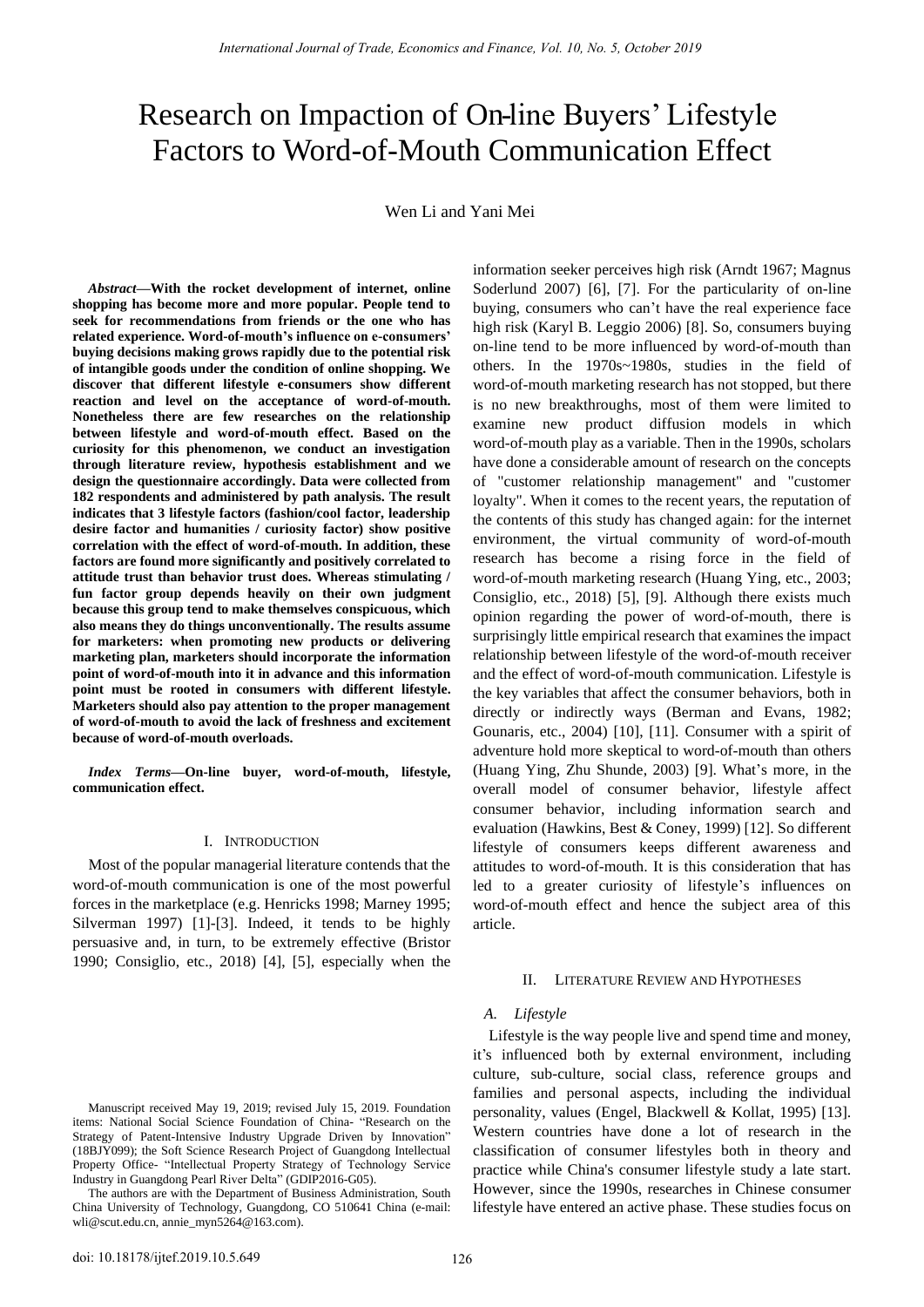lifestyle analysis of consumers connected with a specific product or brand, and in another hand, a wider understand of the individual lifestyle. IMI obtained 7 "IMI consumer group" through surveying 7 cities and 7093 samples; AC Nielsen used CATI to research 1,500 respondents in three major cities, drawing five kinds of different groups. Yang Xiaoyan (2003) [14] distinguished five female styles: family style, emotional style, spiritual style, self-expression style and self-development style. Wu Yin (2005) [15] studied Chinese consumer lifestyle on the grouping of consumers, values, lifestyles and social stratification, such as market segmentation theory and application of an in-depth exploration, to build China's unique system of China-15 model paradigm, drawing on Western research results. In this study, we divide lifestyle of word-of-mouth receiver into 5 factors and examine their different influence on word-of-mouth communication effect. The above studies all use different ways to measure lifestyle. And when it comes to the main measure method, there are some classic ones. Constructing and profiling consumer lifestyles through AIO (attitudes, interests and opinions) schedules, demographics and product usage has been established and developed since the 1970s (Plummer, 1974) [16]. This kind of scale is hard to be used in the actual study for its hundred options or its immature scale design which lead to a big deviation in result. Based on about 1600 American families research, Michel designed the VALS system, which has been used on commercial and applied to marketing practice by more than 200 companies and advertising agencies. In 1989, VALS was modified into VALS II which divide American adults into eight groups. VALS II system has become the most popular and authoritative lifestyle measure method in the world. Value and lifestyles was even used for studying fair trade (Coelho, Sandra Lima, 2015) [17]. And in this study, we also use it to research the lifestyle of word-of-mouth receiver.

## *B. The Effect of Word-of-Mouth Communication*

Word-of-mouth communication, interpersonal communications in which none of the participants are marketing sources, have been studied as both an input into consumer decision-making and an out come of the purchase process. It's a vivid communication about a suggestion/commendation or even just an experience describe about a product/service. Typically, word-of-mouth is assumed to be of two general types: negative word-of-mouth and positive word-of-mouth. And the effect of word-of-mouth communication is mainly reflected in the pre-purchase and post-purchase. In a pre-purchase process, consumers will be affected by word-of-mouth information, thereby affect their awareness to the product, then affect their decision-making and purchase behavior. Similarly, in a post-purchase consumer will be affected by word-of-mouth information, thereby affect their evaluation, and finally affect the word-of-mouth's further communication (Magnus Soderlund, 2007) [7]. Turning to the consequences of word-of-mouth on the receiver, previous research has focused on responses in relation to the object embedded in word-of-mouth conversations (i.e., a supplier, a brand, a vendor, etc), and such research suggests that several variables in a hierarchy-of-effects framework are affected by

word-of-mouth. For example, receiving word-of-mouth has an impact on the receiver's awareness (Sheth, 1971) [18], attention (Mikkelsen *et al*., 2003) [19], consideration (Grewal *et al*.,2003) [20], brand attitudes (Day, 1971; Herr *et al.*, 1991) [23], [24], intentions (Grewal *et al.*, 2003) [22], and expectations. What's more, many studies showed that the link between the sender's transmission of word-of-mouth and the firm's profit is mediated by several variables related to the receiver's psychological and behavior responses. These findings indicate that, from the perspective of receiver, word-of-mouth has direct effect on consumer reflecting on awareness dimension and behavior dimension. In the awareness dimension, consumer will result in trust or distrust. And in the behavior dimension, word-of-mouth effect can prompt consumer to purchase or not purchase the product/service.

## *C. Hypotheses*

This study focusses on the pre-purchase consumers who receive word-of-mouth information. When it comes to trust, we use two different dimensions to measure it—attitude trust and behavior trust, similarly like loyalty.

## *1) Attitude trust*

In a pre-purchase process, consumer firstly perceive the product, then form his awareness, all of these helps to build his attitude. Attitude trust means the consumer agree with the word-of-mouth information, and has the same evaluation with the sender. Thus, the following hypothesis is drawn:

Hypothesis1: Different factors of lifestyle lead to different degree of attitude trust.

### *2) Behavior trust*

Behavior trust is a deeper degree dimension. When the information of word-of-mouth is accepted by the consumer, it's easy to influence the receiver's purchase decision-making, leading to behaviors that consistent with word-of-mouth information. That is, under the praise and commend of positive word-of-mouth, consumers will buy the product or service, while under the negative word-of-mouth, consumers will give up buying the products or services. Hence, the following hypothesis is submitted:

Hypothesis2: Different factors of lifestyle lead to different degree of behavior trust.

#### III. METHOD

#### *A. Research Framework*

According to the literature review, a research framework is depicted in Fig. 1.



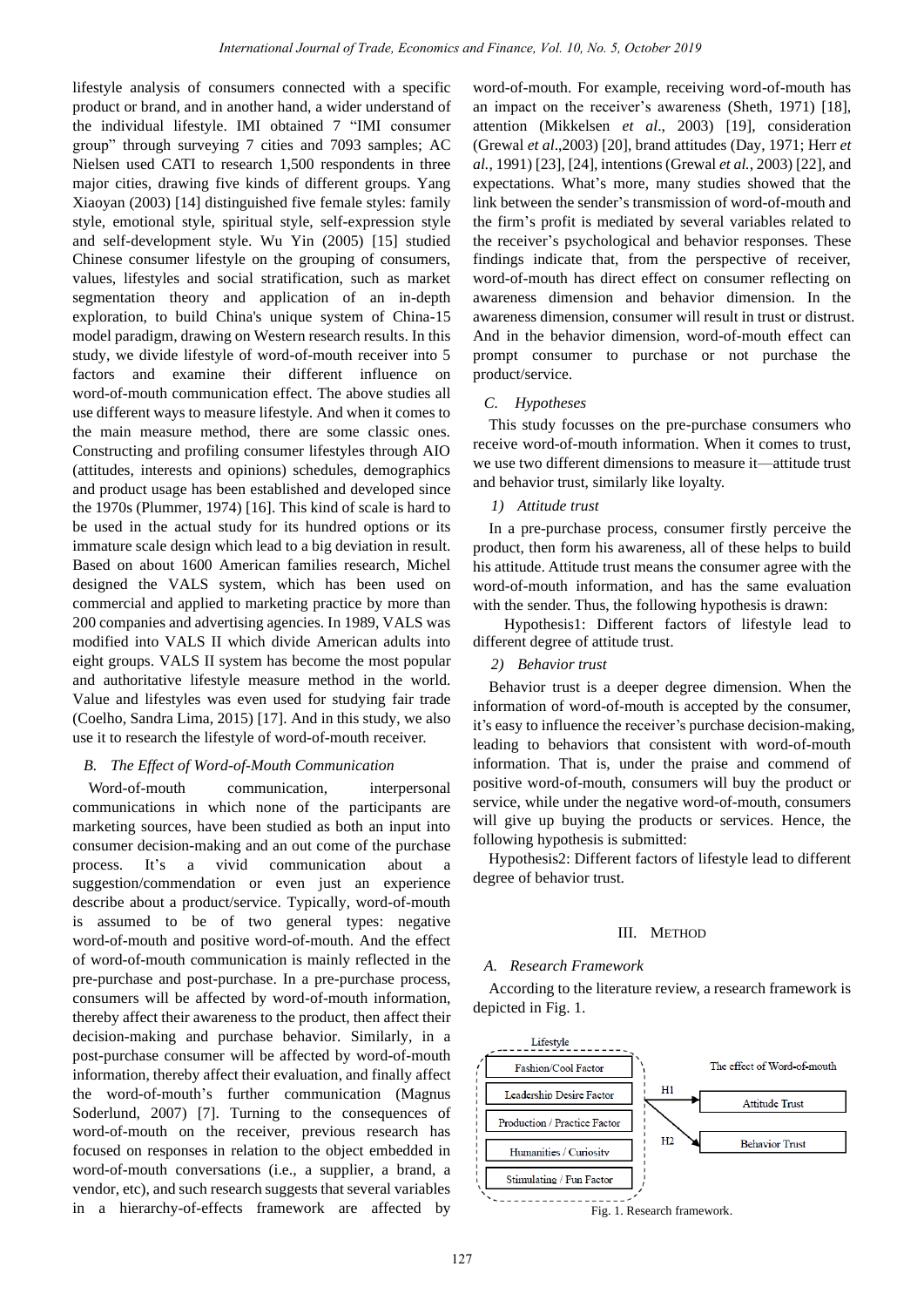## *B. Sample*

Those who has cosmetic on-line buying experiences in last 6 months were random selected from South China University of Technology and were asked to answer the questionnaire by retrospective experience. A total of 500 surveys were e-mailed to those consumers. 193 reply were collected and 11 respondents were irregularities, resulting in a 38.6% return rate. 29.5% of the respondents were male and 70.5% were female. The ages of the respondents were between 18~27, average age was 22.5. Master degree was 51.3%, bachelor degree was 34.7%, and the other was 14%.

construct. All of the items were measured on 7-point Likert-type scales from strongly agree to strongly disagree. Lifestyle was measured with 31 items adapted from VALSII. Attitude trust and behavior trust was respectively measured with 3 items adapted from relevant researches (Mary C. Gilly *et al.*, 1998; Harvir S. Bansal *et al*., 2000; Wu Ying, 2005) [14], [22], [23]. The reliability coefficients of all measures are between 0.729 and 0.957. Lifestyle's factors principal components analysis appears in Table1. Means, standard deviations and inter correlations among the variables appear in Table II.

## *C. Measures*

Multiple item scales were created to measure each

| Factor   | Name                          | Eigen value | Explained Variance (%) | Cumulative Variance (%) |
|----------|-------------------------------|-------------|------------------------|-------------------------|
| Factor 1 | Fashion/Cool Factor           | 6.983       | 31.740                 | 31.740                  |
| Factor 2 | Leadership Desire Factor      | 2.350       | 10.684                 | 42.424                  |
| Factor 3 | Production / Practice Factor  | 2.076       | 19.435                 | 61.859                  |
| Factor 4 | Humanities / Curiosity Factor | 1.702       | 17.734                 | 79.594                  |
| Factor 5 | Stimulating / Fun Factor      | 1.090       | 14.955                 | 94.549                  |

| Construct                 | Mean  | S.D   | Cronbach's $\alpha$ | 1        | 2     | 3        | $\overline{4}$ | 5        | 6     |
|---------------------------|-------|-------|---------------------|----------|-------|----------|----------------|----------|-------|
| 1. Fashion/Cool           | 2.967 | 1.463 | 0.887               | --       |       |          |                |          |       |
| 2. Leadership Desire      | 3.620 | 1.304 | 0.729               | $0.245*$ | $-$   |          |                |          |       |
| 3 Production / Practice   | 3.673 | 1.660 | 0.889               | $0.088*$ | 0.147 | $-$      |                |          |       |
| 4. Humanities / Curiosity | 4.419 | 1.753 | 0.957               | 0.129    | 0.231 | $0.185*$ | $-$            |          |       |
| 5. Stimulating / Fun      | 4.528 | 1.485 | 0.911               | 0.210    | 0.114 | 0.201    | 0.097          | $-$      |       |
| 6 Attitude Trust          | 3.953 | 1.432 | 0.855               | 0.811    | 0.741 | 0.756    | 0.809          | $-0.815$ | $-$   |
| 7. Behavior Trust         | 3.842 | 1.502 | 0.842               | $0.809*$ | 0.736 | 0.288    | 0.705          | $-0.779$ | 0.615 |

TABLE II: MEANS, STANDARD DEVIATIONS, AND INTER CORRELATIONS OF ALL MEASURES (*N*=182)

Note:(\*) *p*<1.01

TABLE III-I: OVERALL REGRESSION EFFECTIVENESS AND REGRESSION OF MATRIX

|      |      | Coefficient of Determination Corrected Coefficient of Determination | $\mathbf{F}$ . The set of $\mathbf{F}$ |        | Significant Durbin-Watson |
|------|------|---------------------------------------------------------------------|----------------------------------------|--------|---------------------------|
| .767 | .589 | 578                                                                 | 57 707                                 | .000 a | 2.284                     |

| TABLE III-II: REGRESSION OF MATRIX BETWEEN 5 FACTORS AND ATTITUDE TRUST |                                |       |          |         |                                    |           |                           |  |  |
|-------------------------------------------------------------------------|--------------------------------|-------|----------|---------|------------------------------------|-----------|---------------------------|--|--|
| Variable                                                                | <b>Regression Coefficients</b> |       |          |         | <b>Multicollinearity Diagnosis</b> |           |                           |  |  |
|                                                                         | В                              | Error | Standard |         | Significant                        | Tolerance | Variance Inflation Factor |  |  |
| 1. Factor 1                                                             | .569                           | .047  | .540     | 11.987  | .000                               | .976      | 1.025                     |  |  |
| 2. Factor 2                                                             | .478                           | .078  | .354     | 8.890   | .000                               | .875      | 1.142                     |  |  |
| 3. Factor 3                                                             | .223                           | .044  | .501     | 5.071   | .000                               | .925      | 1.081                     |  |  |
| 4. Factor 4                                                             | .532                           | .037  | .658     | 14.213  | .000                               | .982      | 1.017                     |  |  |
| 5. Factor 5                                                             | 538                            | .060  | $-414$   | 14.213. | .000                               | .983      | l 017                     |  |  |

|             | <b>Regression Coefficients</b> |       |          |       |             | Multi-co linearity Diagnosis |                           |  |
|-------------|--------------------------------|-------|----------|-------|-------------|------------------------------|---------------------------|--|
| Variable    | B                              | Error | Standard | т     | Significant | Tolerance                    | Variance Inflation Factor |  |
| 1. Factor 1 | .324                           | .050  | .412     | 6.472 | .000        | .918                         | 1.089                     |  |
| 2. Factor 2 | .166                           | .055  | .300     | 3.019 | .097        | .913                         | 1.074                     |  |
| 3. Factor 3 | .011                           | .047  | .078     | 2.333 | .054        | .968                         | 1.452                     |  |
| 4. Factor 4 | .384                           | .062  | .647     | 6.214 | .000        | .932                         | 1.073                     |  |
| 5. Factor 5 | .014                           | .007  | $-475$   | 2.051 | .042        | .972                         | 1.029                     |  |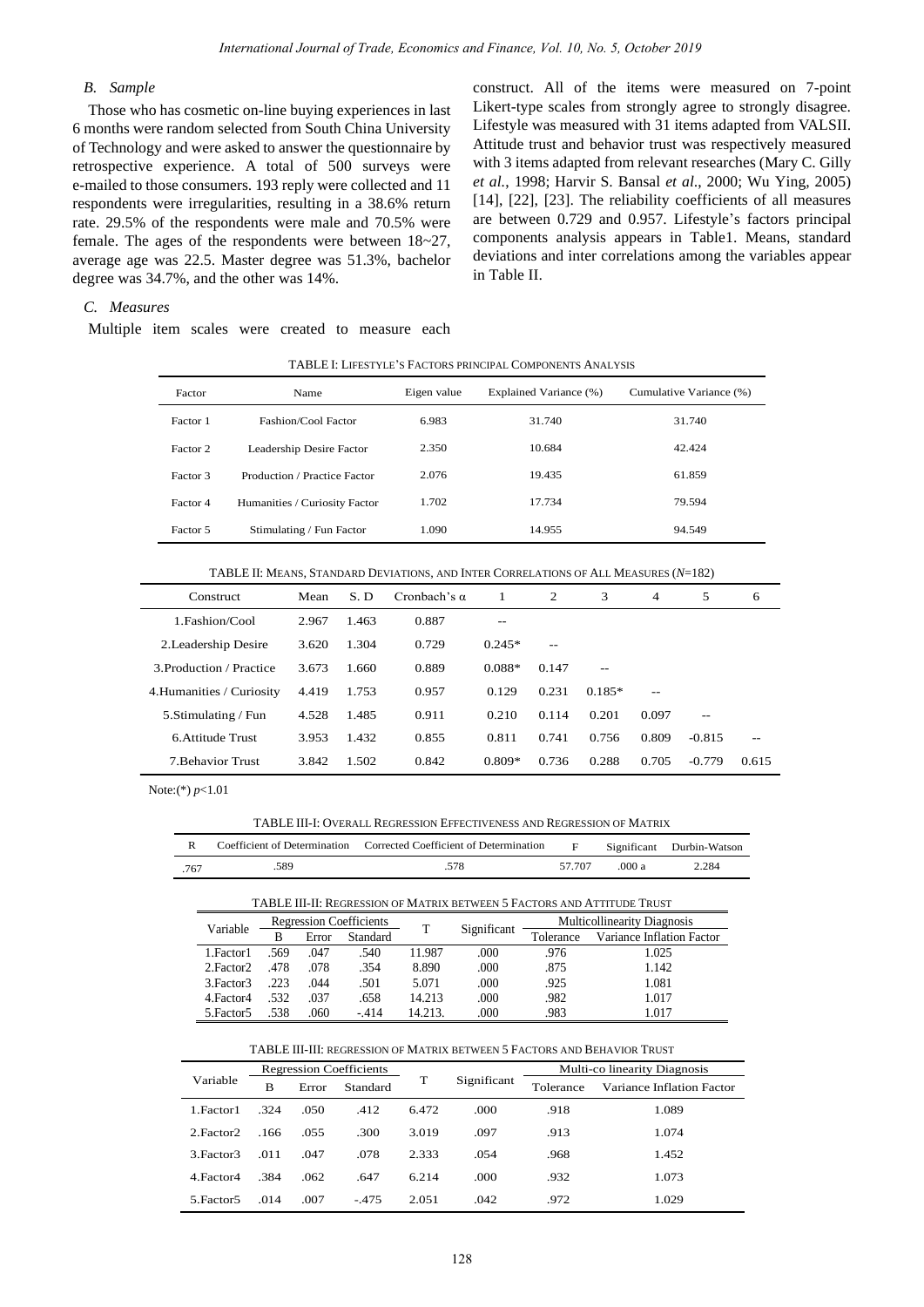

Fig. 2. Path coefficients for the model.

#### IV. RESULT

We mainly use path analysis to administer these data. So hypothesized paths in the model were tested using LISREL with maximum likelihood (ML) estimation. Overall fit, predictive power, and the significance of the paths were considered for the model. Fit indexes indicate that the model was reasonably consistent with the data. Table III indicated the overall regression effectiveness of 5 lifestyle factors (R:0.767; F:57.707) and it turned out to be significant in the whole factors. Fig. 2 indicates the path loadings in addition to t values for each path. These results support both the hypothesis 1 and hypothesis 2.

#### V. CONCLUSIONS AND SUGGESTIONS

The results indicate that different lifestyle factors lead to different degree of attitude trust or behavior trust in the effect of word-of-mouth communication. Companies should pay more attrition to the consumer driven mainly by the humanities / curiosity factor, fashion/cool factor and leadership desire factor, for these kinds of consumer are more easily influenced by word-of-mouth communication. The findings also assume that the marketer should incorporate the information point of word-of-mouth into their product or marketing plans in advance and ensure that this information point dependent on different lifestyle. Marketers should also pay attention to the proper management of word-of-mouth to avoid the lack of freshness and excitement because of word-of-mouth overloads. What's more, consumers who search for stimulating/fun may not be so interested in and trust word-of-mouth. This particular group shows stronger independency, they enjoy being conspicuous and pursuing the first-hand excitement. They rely more on their judgment. The more the information spreading by word-of-mouth, the less exciting it bears from their point of view. It will be useful for company which operate adventure business (for example Rock Climbing Company) to avoid excessive word-of-mouth communication. Drawing on researches in social psychology and consumer behavior, this study contributes to further realize how different lifestyle factors participate in the communication path of word-of-mouth. Although the variance of model could be well explained in this study, future research could expand the framework to include more elements in word-of-mouth communication path.

#### ACKNOWLEDGEMENT

The successful completion of the paper is supported by

National Social Science Foundation of China- "Research on the Strategy of Patent-Intensive Industry Upgrade Driven by Innovation" (18BJY099) and the Soft Science Research Project of Guangdong Intellectual Property Office- "Intellectual Property Strategy of Technology Service Industry in Guangdong Pearl River Delta" (GDIP2016-G05). Thus, we are very grateful for the support and funding of the project. Last, we would like to express our gratitude to all the authors mentioned in the references that provide us advices with during the writing of this paper.

#### **REFERENCES**

- [1] H. Mark, "Spread the word," *Entrepreneur*, vol. 26, no. 2, pp. 120-125, 1998.
- [2] M. Jo, "Selling in T tongues," *Marketing Magazine*, vol. 100, no. 38, p. 14, 1995.
- [3] S. George, 1997, "Harvesting the power of word of Mouth," *Potentials in Marketing*, vol. 30, no. 9, pp. 14-16
- [4] B. Julia, "Enhanced Explanations of WOM Communications-the Power of Relationship," *Research in Consumer Behavior*, vol. 4, no. 2, pp. 51-83, 1990.
- [5] C. Irene, M. D. Angelis, and C. Michele, "The effect of social density on word of mouth," *Journal of Consumer Research*, vol. 45, no. 3, pp. 511-528, 2018.
- [6] A. Johan, "Role of Product-Related Conversations in the Diffusion of a New Product," *Journal of Marketing Research*, vol. 4, no. 8, pp. 91-95, 1967.
- [7] M. Soderlund and S. Rosengren, "Receiving word-of-mouth from the service customer-an emotion-based effectiveness assessment," *Journal of Retailing and Consumer Services*, vol. 14, no. 2, pp. 123-136, 2007.
- [8] K. B. Leggio, D. L. Bodde, and L. Marilyn, "The application of banking models to the electric power industry-understanding business risk in today's environment," *Managing Enterprise Risk*, pp. 134-143, 2006.
- [9] H. Ying and S. D. Zhu, "The development of WOM in China," *Journal of Management Front*, vol. 3, no. 6, pp. 33-36, 2003.
- [10] B. Evans, *Marketing*, Macmrillian Publishing, pp. 189-193, 1982.
- [11] G. Spiros and S. Vlasis, "Antecedents and consequences of brand loyalty: An empirical study," *Journal of Brand Management*, vol. 11, no. 4, pp. 283-306, 2004.
- [12] B. Hawkins and Coney, *Consumer Behavior: Building Marketing Strategy*, The America Press, vol. 2, no. 1, pp. 778-779, 1999.
- [13] E. Blackwell and Kollat, *Consumer Behavior*, Chicago Press, pp. 265-268, 1995.
- [14] X. Y. Yang, "Research on consumer type," *Journal of Marketing Research*, vol. 2, no. 1, pp. 45-46, 2003.
- [15] Y. Wu, "Research on China-VALS," *Journal of Marketing Research*, vol. 2, no. 1, pp. 122-135, 2005.
- [16] Plummer, "The concept and application of life style segmentation," *Journal of Marketing*, vol. 2, no. 2, pp. 34-35, 1974.
- [17] S. L. Coelho, "Fair trade consumers in Portugal: values and lifestyles," *International Journal of Consumer Studies*, vol. 39, no. 5, pp. 437-444, 2015.
- [18] M. C. Gillyet, J. L. Graham, M. F. Wolfinbarger, and L. J. Yale, "A dyadic study of interpersonal information search," *Journal of the Academy of Marketing Science*, vol. 2, no. 2, pp. 83-100, 1998.
- [19] H. S. Bansal and P. A. Voyer, "Word-of-mouth processes within a services purchase decision context," *Journal of Service Research*, vol. 3, no. 2, pp. 166-177, 2000.
- [20] J. N. Sheth, "Word-of-mouth in low-risk innovations," *Journal of Advertising Research*, vol. 11, no. 3, pp. 15-18, 1971.
- [21] M. Carrie, "Viewers talking about television advertising," *Journal of the 32nd EMAC*, pp. 78-79, 2003.
- [22] G. Davies, "Early-entrant and advantages and word-of-mouth communication and brand similarity, and the consumer's decision-making process," *Journal of Consumer Psychology*, vol. 13, no. 3, pp. 187-197, 2003.
- [23] Day, "Attitude Change Media and Word of Mouth," *Journal of Advertising Research*, vol. 11, no. 6, pp. 31-40, 1971.
- [24] P. M. Herr and Kardes, "Effects of word-of-mouth and product-attribute information on persuasion," *Journal of Consumer Research*, vol. 17, pp. 454-462, 1991.
- [25] T. K. M. Raziuddin, V. Andrea, and P. M. Jay, "The influence of eco-label knowledge and trust on pro-environmental consumer behaviour in an emerging market," *Journal of Strategic Marketing*, vol. 25, no. 7, pp. 511-529, 2017.